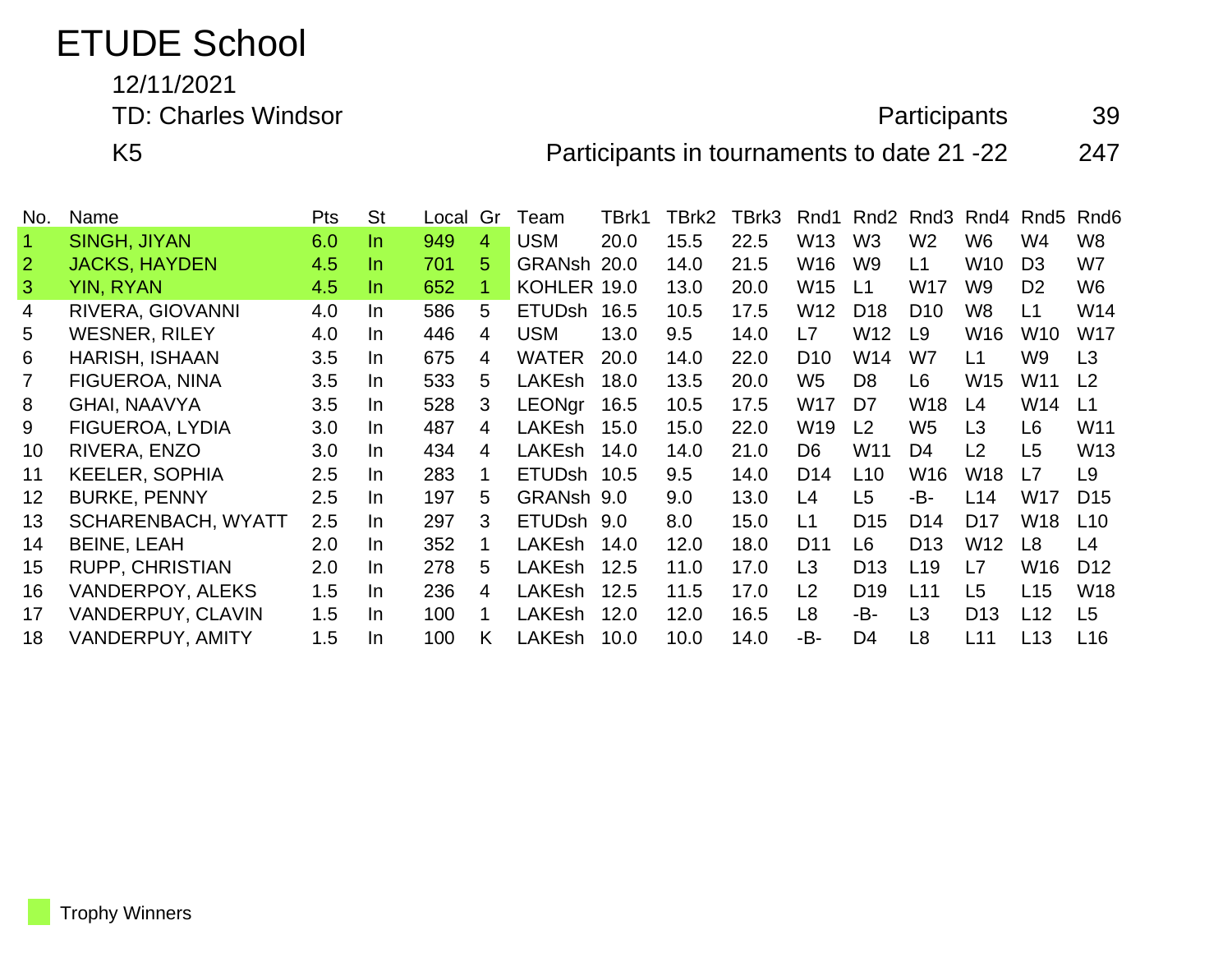| <b>Individual Standings</b> |                             |            |           |       |                |               |       |       |       |                 |                  |                 |                 |                  |
|-----------------------------|-----------------------------|------------|-----------|-------|----------------|---------------|-------|-------|-------|-----------------|------------------|-----------------|-----------------|------------------|
| No.                         | Name                        | <b>Pts</b> | <b>St</b> | Local | Gr             | Team          | TBrk1 | TBrk2 | TBrk3 | Rnd1            | Rnd <sub>2</sub> | Rnd3            | Rnd4            | Rnd <sub>5</sub> |
| $\blacktriangleleft$        | <b>STAATS, MATTHEW</b>      | 5.0        | In.       | 1251  | 12             | <b>ETUDsh</b> | 12.5  | 8.5   | 14.5  | W13             | W <sub>12</sub>  | W <sub>2</sub>  | W4              | W <sub>6</sub>   |
| $\overline{2}$              | <b>LARSON, SAMUEL</b>       | 4.0        | In.       | 936   | 7 <sup>1</sup> | LAKEsh        | 14.5  | 9.5   | 15.5  | W <sub>18</sub> | W7               | L1              | W8              | W <sub>5</sub>   |
| 3                           | <b>KAUFMAN, SPENCER</b>     | 4.0        | In.       | 804   | 12             | <b>ETUDsh</b> | 11.5  | 8.0   | 12.5  | L4              | W9               | W19             | W13             | W7               |
| 4                           | <b>GOLDMANN, ZACHARY</b>    | 3.5        | In.       | 1230  | 9              | HEARsh 15.5   |       | 10.5  | 17.5  | W <sub>3</sub>  | W6               | D <sub>5</sub>  | L1              | W11              |
| 5                           | McKEONE, QUINLAN            | 3.5        | In.       | 904   | 8              | ETUDsh 12.5   |       | 8.5   | 14.5  | W9              | W <sub>15</sub>  | D <sub>4</sub>  | W11             | L <sub>2</sub>   |
| 6                           | STEFFEN, ZACH               | 3.0        | In.       | 816   | 9              | GREEho 13.5   |       | 8.5   | 15.0  | W16             | L4               | W <sub>8</sub>  | W12             | L <sub>1</sub>   |
| $\overline{7}$              | MEYER, AVIA                 | 3.0        | In.       | 615   | 11             | WARRsh 11.0   |       | 7.0   | 12.0  | W <sub>19</sub> | L <sub>2</sub>   | W16             | W17             | L3               |
| 8                           | <b>JACKS, ISABELLE</b>      | 3.0        | In.       | 696   | $\overline{7}$ | URBAsh 11.0   |       | 7.0   | 11.0  | W <sub>20</sub> | W11              | L <sub>6</sub>  | L2              | W12              |
| 9                           | <b>VINCENT, JOSHUA</b>      | 3.0        | In.       | 587   | 9              | HEARsh 10.5   |       | 6.5   | 10.5  | L <sub>5</sub>  | L3               | W14             | W <sub>20</sub> | <b>W18</b>       |
| 10                          | <b>SEITZ, LUCAS</b>         | 3.0        | In.       | 593   | 6              | <b>JEFFpo</b> | 7.5   | 5.5   | 7.5   | L12             | W20              | L11             | W16             | W <sub>13</sub>  |
| 11                          | <b>SCHARENBROCH, COLTON</b> | 2.0        | In.       | 741   | 6              | <b>LAKEsh</b> | 11.0  | 9.5   | 14.5  | W17             | L8               | W10             | L <sub>5</sub>  | L4               |
| 12                          | KAUFMANN, ANTON             | 2.0        | In.       | 649   | 10             | <b>ETUDsh</b> | 11.0  | 9.0   | 16.0  | W <sub>10</sub> | L1               | W <sub>15</sub> | L <sub>6</sub>  | L8               |
| 13                          | <b>BURKE, LORELAI</b>       | 2.0        | In        | 487   | $\overline{7}$ | URBAsh 10.0   |       | 9.0   | 15.0  | L1              | W14              | W <sub>18</sub> | L <sub>3</sub>  | L10              |
| 14                          | <b>SCHULTZ, EZRA</b>        | 2.0        | In.       | 374   | 6              | <b>ETUDsh</b> | 6.5   | 5.5   | 9.5   | L15             | L13              | L9              | W19             | <b>W17</b>       |
| 15                          | <b>BATESOLE, NOAH</b>       | 2.0        | In.       | 491   | $\overline{7}$ | <b>JEFFpo</b> | 5.0   | 5.0   | 8.5   | W14             | L <sub>5</sub>   | L12             | L <sub>18</sub> | W <sub>20</sub>  |
| 16                          | <b>BOEHMER, JUSTICE</b>     | 1.5        | In.       | 358   | $\overline{7}$ | ETUDsh 8.5    |       | 7.5   | 11.5  | L <sub>6</sub>  | D <sub>17</sub>  | L7              | L <sub>10</sub> | W19              |
| 17                          | <b>HEWITT, AXTIN</b>        | 1.5        | In.       | 250   | 6              | LAKEsh        | 5.5   | 5.5   | 8.5   | L11             | D <sub>16</sub>  | W <sub>20</sub> | L7              | L14              |
| 18                          | LIVINSOHN, KASEY            | 1.0        | In.       | 301   | 8              | <b>ETUDsh</b> | 8.0   | 7.0   | 12.0  | L2              | L <sub>19</sub>  | L13             | W15             | L9               |
| 19                          | <b>WILSON, DEAN</b>         | 1.0        | In.       | 372   | 6              | <b>JEFFpo</b> | 7.5   | 6.5   | 11.5  | L7              | W18              | L3              | L14             | L16              |
| 20                          | DUWE, EVAN                  | 0.0        | In.       | 100   | 6              | ETUDsh 9.5    |       | 8.0   | 12.5  | L <sub>8</sub>  | L10              | L17             | L <sub>9</sub>  | L15              |

## K12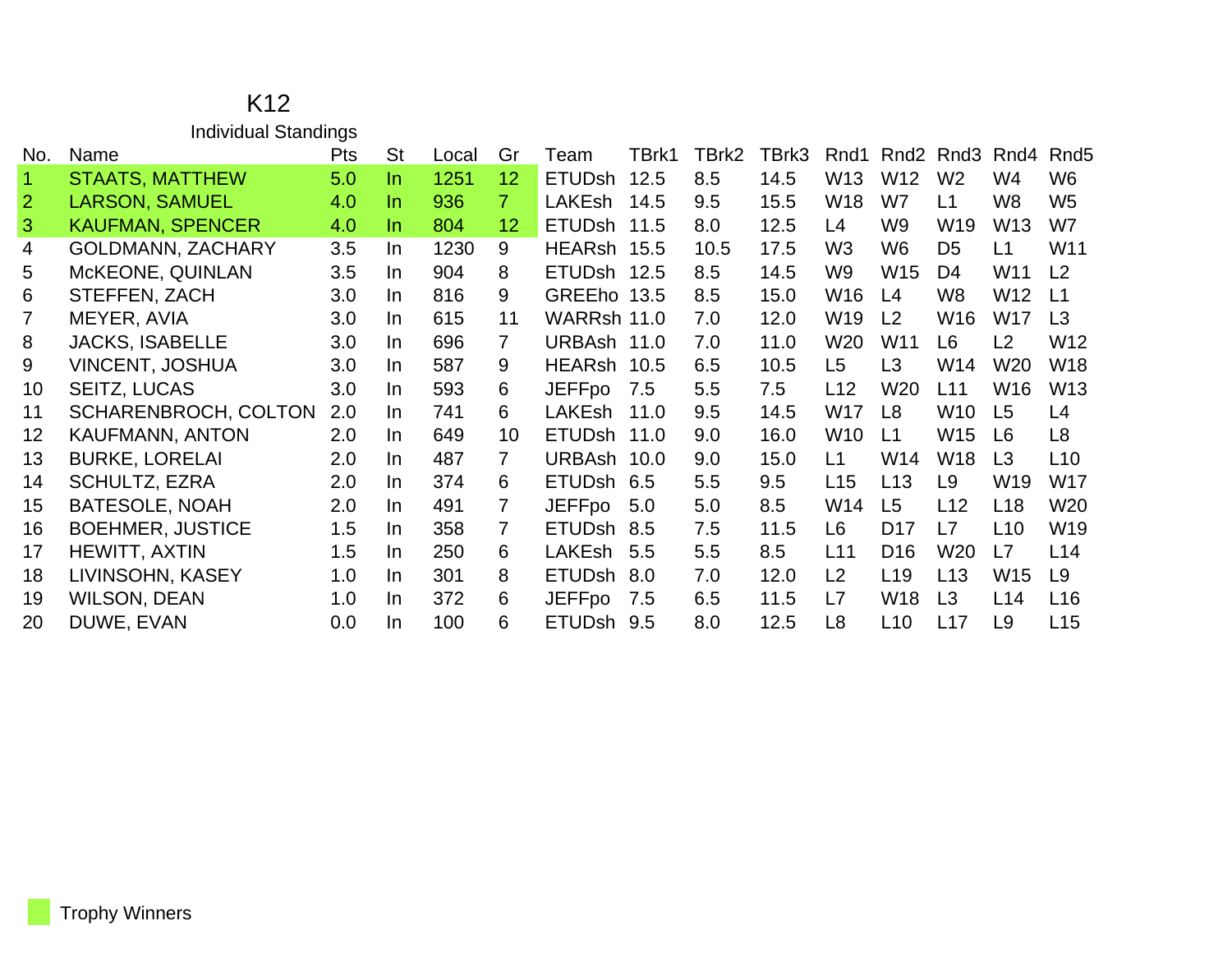| K5                    |
|-----------------------|
| <b>Team Standings</b> |

| Plc            | Name (Players: Top 4 used)                                                                                                                         | Score | Med  | Solk | SBx2 | Cum  |
|----------------|----------------------------------------------------------------------------------------------------------------------------------------------------|-------|------|------|------|------|
|                | LAKE Country Academy, Sheboygan (8)<br>FIGUEROA, NINA (3.5,533)<br>FIGUEROA, LYDIA (3.0,487)<br>RIVERA, ENZO (3.0,434)<br>BEINE, LEAH (2.0,352)    | 11.5  | 54.5 | 81.0 | 66.0 | 43.5 |
| $\overline{2}$ | Etude Elementary, Sheboygan (4)<br>RIVERA, GIOVANNI (4.0,586)<br>KEELER, SOPHIA (2.5,283)<br>SCHARENBACH, WYATT (2.5,297)<br>JAHNZ, IVAN (1.5,588) | 10.5  | 31.5 | 53.0 | 38.5 | 39.0 |
| 3              | Universtiy School, River Hills (2)<br>SINGH, JIYAN (6.0,949)<br><b>WESNER, RILEY (4.0,446)</b>                                                     | 10.0  | 25.0 | 36.5 | 60.0 | 32.0 |
| 4              | Grant Elementary, Sheboygan (2)<br>JACKS, HAYDEN (4.5,701)<br><b>BURKE, PENNY (2.5,197)</b>                                                        | 7.0   | 23.0 | 34.5 | 30.5 | 21.5 |